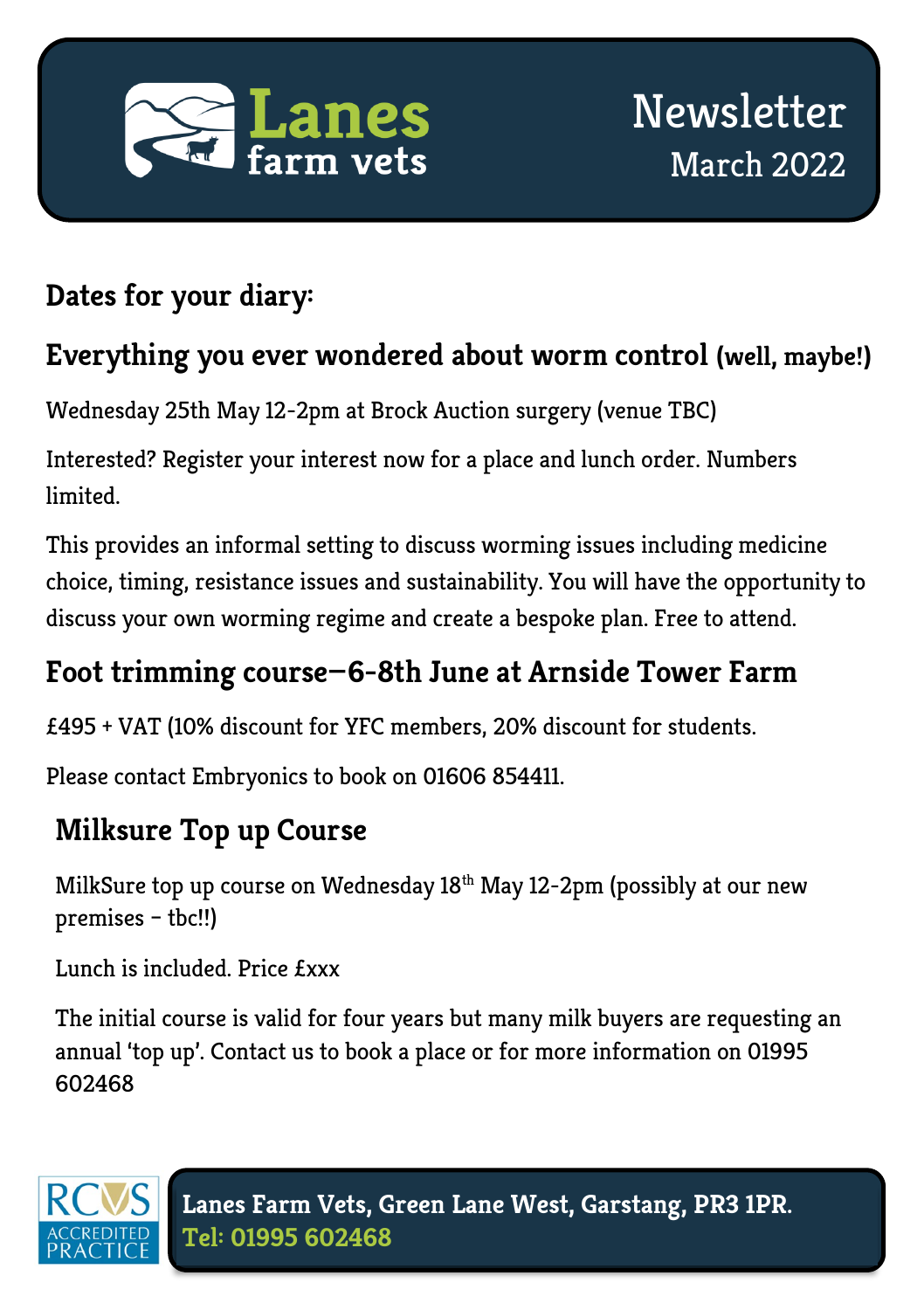#### **New premises at Brockholes Arms Auction Mart**

We are progressing well with the new building and are hopefully looking to move soon. We are currently awaiting a date for internet connection and once IT is up and running we should be good to go!

We have taken into consideration your comments regarding medicines collectionsthank you for the feedback.

If you would prefer to collect medicines from our old Garstang branch that is not a problem, just phone your order before 10am and we will deliver to Gartsang at 12 noon. If you prefer to collect from our Lancaster branch please phone before 9am for afternoon collection on the same day (as usual).

Alternatively if you want to make use of our free delivery service please phone to enquire. In the unlikely event you need emergency drugs out of hours please phone our number as usual and for our out of hours staff (please note this service will be based at our Garstang branch, they will contact the on call vet as necessary).

We will be keeping our normal phone number (01995 602468) and email address (farmteam@lanesfarmvets.com).

We would also like to introduce you to some new faces you may see around once we move to our new premises. Fran & Hiliary (from Beacon Farm Vets) will join Helen & Jo on reception.

#### **Changes to bank details:**

Please note our bank details will be changing from 1st June 2022. Direct debits will automatically be switched. For online payments the new details are:

Account name: **Lanes Farm Vets (trading as Lanes Vets Ltd)**

```
Account number: 28745353 Sort code: 01-03-33
```
We would like to introduce you to Fran & Hiliary (from Beacon Farm Vets) who will be joining Helen and Jo on reception once we move to our new premises.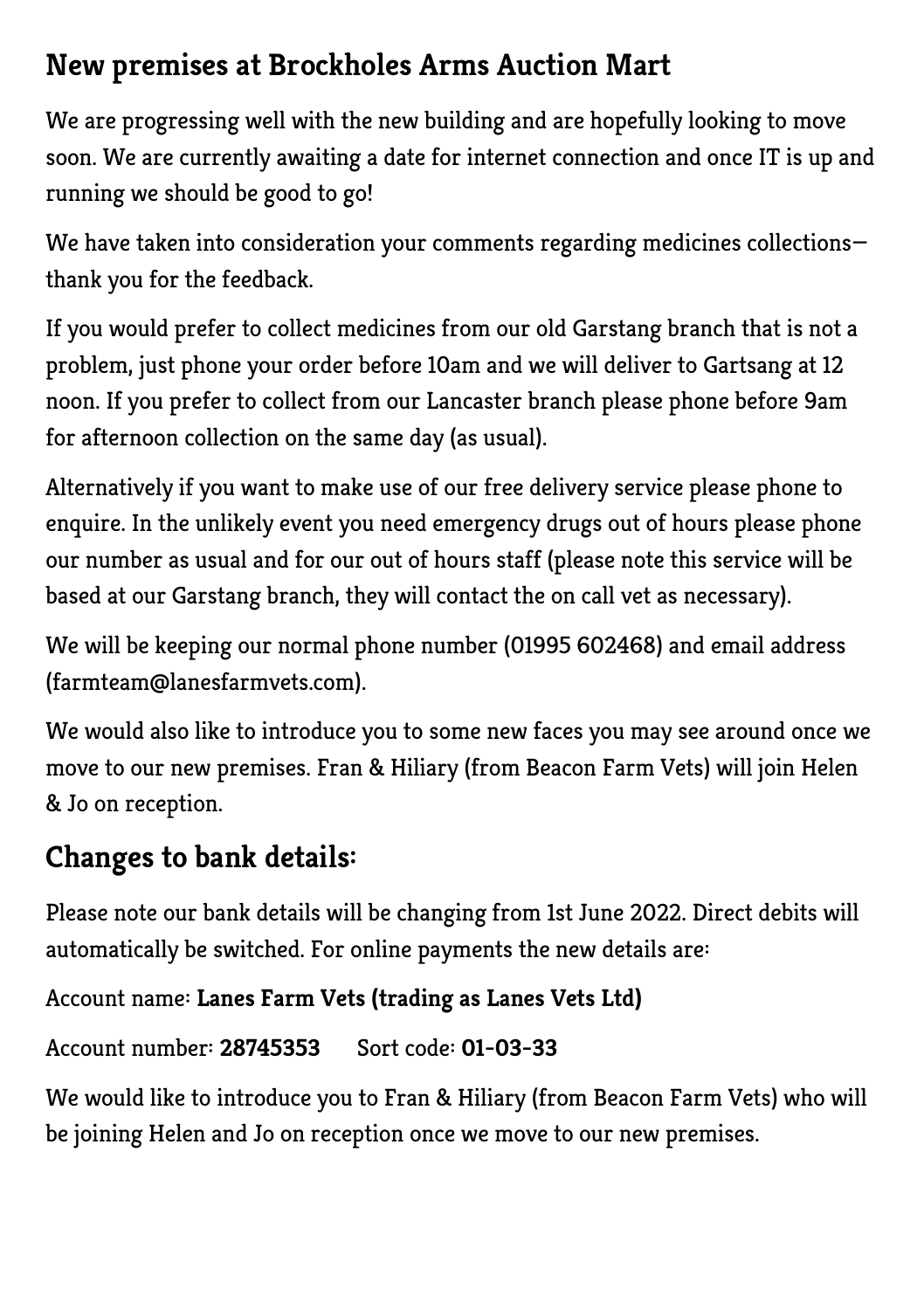# **Healthy feet leads to happy and productive cows**

Did you know that average lameness costs on UK dairy farms is 3.9 ppl? With this in mind, and the fact that milk contracts are looking more closely at foot health, we thought now would be a good time to introduce you to the Healthy Feet program. Thie healthy Feet program was designed to reduce lameness in the national herd, and is delivered by 'healthy feet' trained advisors, who look at the following 4 success factors for healthy feet:

The programme is based around four key success factors:



During an initial farm visit we use mobility scoring and foot trimming data to create a 'lameness map,' which identifies areas with the biggest potential for improvement and perform a risk assessment to identify how the current environment and management are impacting foot health in the herd. We use this information to create a tailor-made action plan with you, with ongoing support and monitoring as needed.

This approach is proven to be effective and participating farms can expect an average reduction in lameness of 22% within the first year. If you'd like to find out more contact Harry or Seth at the surgery.